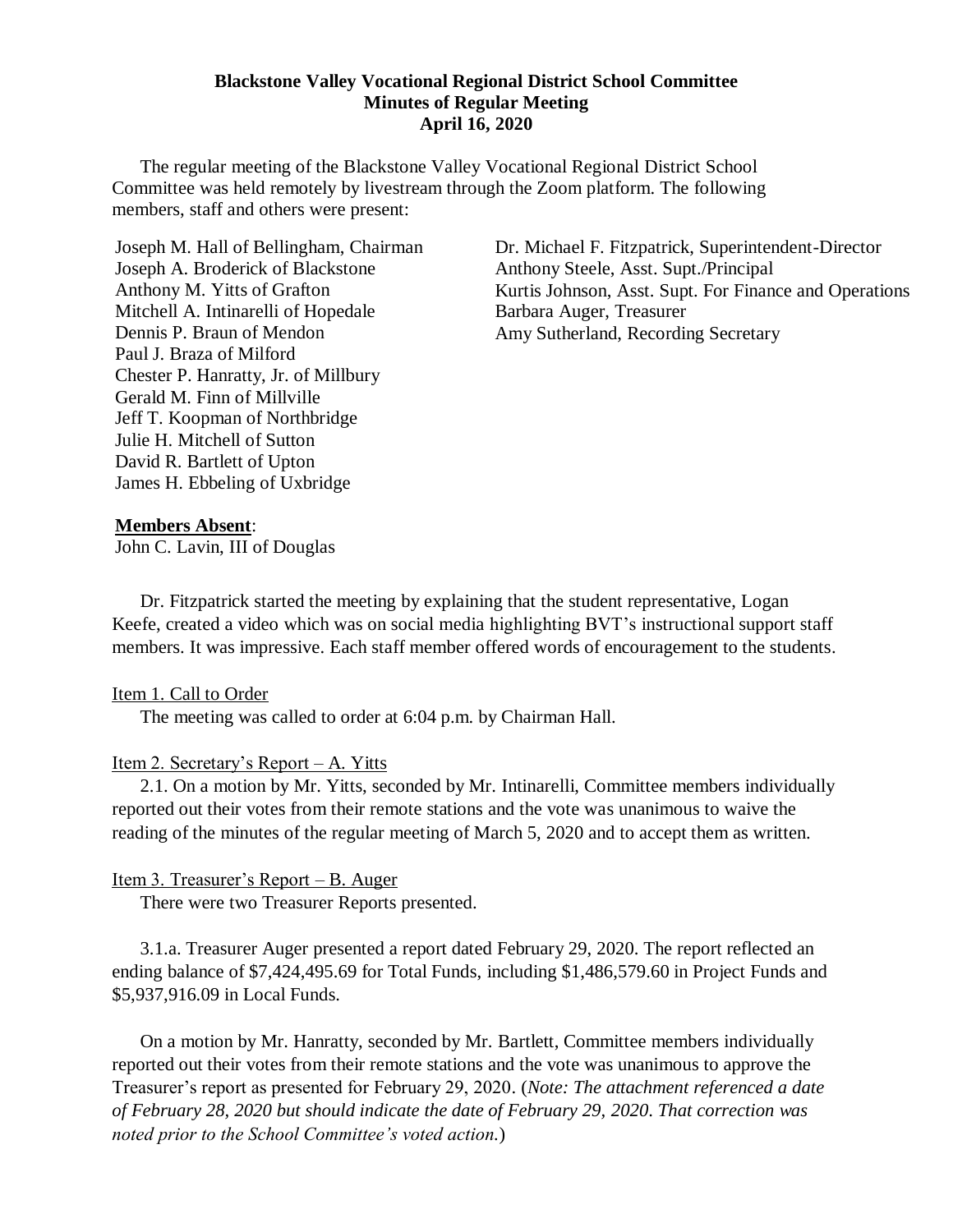3.1.b. Treasurer Auger presented a report dated March 31, 2020. The report reflects an ending balance of \$6,708,430.02 for Total Funds, including \$1,405,343.73 in Project Funds and \$5,303,086.29 in Local Funds. The Chapter 71 supplemental money was received in the amount of \$42,954.00. The interest line has a negative amount reported since there was a loss in the investment of the OPEB money.

The market has taken a significant hit in the month of March. There is anticipation that there will be another decline in the report for next month. Hopefully, the market will stabilize. This is not earnings on any of the real cash in the bank, these are investments for long term.

On a motion by Mrs. Mitchell, seconded by Mr. Hanratty, Committee members individually reported out their votes from their remote stations and the vote was unanimous to approve the Treasurer's report as presented for March 31, 2020.

A question was asked if there will be any direct expense costs due to COVID-19 for the remainder of the school year and, if there are, should a separate category be created within accounting since those fall outside the normal budget. Kurtis Johnson and Lorna Mangano are already tracking what the district has expended due to COVID-19. A procedure is in place for recording what has been donated to date by BVT. This list will continue to be compiled to submit to FEMA. It was noted that the school is looking at some savings since not in session. BVT still needs to meet the net school spending requirements such as transportation.

## Item 4. Assistant Superintendent for Finance/Operations – K. Johnson

4.1. Project Funding-MSBA Roof Project – Mr. Johnson explained that the School Committee is required to vote the total roof project costs as defined in the Project Funding Agreement [Form 3011]. In order to meet the funding requirement of \$1,486,419, Mr. Johnson requested a transfer from the Project Facility Expansion Capital Project Fund. The motion to transfer those funds was provided to the Committee. Mr. Johnson further explained that repayment would be made when the MSBA reimburses the District for its share of eligible costs.

4.1.a. Fund Transfer Request (Interfund Borrowing) – On a motion made by Mr. Hanratty, seconded by Mr. Braza, Committee members individually reported out their votes from their remote stations and the vote was unanimous to approve and initiate the transfer request of \$769,797 from the Project Facility Expansion Capital Project Fund to the Roof Repair Capital Project Fund. (Motion attached hereto)

4.1.b. Approve Project Funding for MSBA Roof Replacement – On a motion made by Mrs. Mitchell, seconded by Mr. Koopman, Committee members individually reported out their votes on April 16, 2020 from their remote stations and the vote was unanimous to move that BVT appropriate \$1,486,419.00 for the purpose of paying costs for the replacement of roofs at BVT. (Motion attached hereto)

The Committee is aware that the MSBA grant program shall not exceed the lesser of (1) fiftyfive percent (55%) of eligible, approved project costs, as determined by the MSBA, or (2) the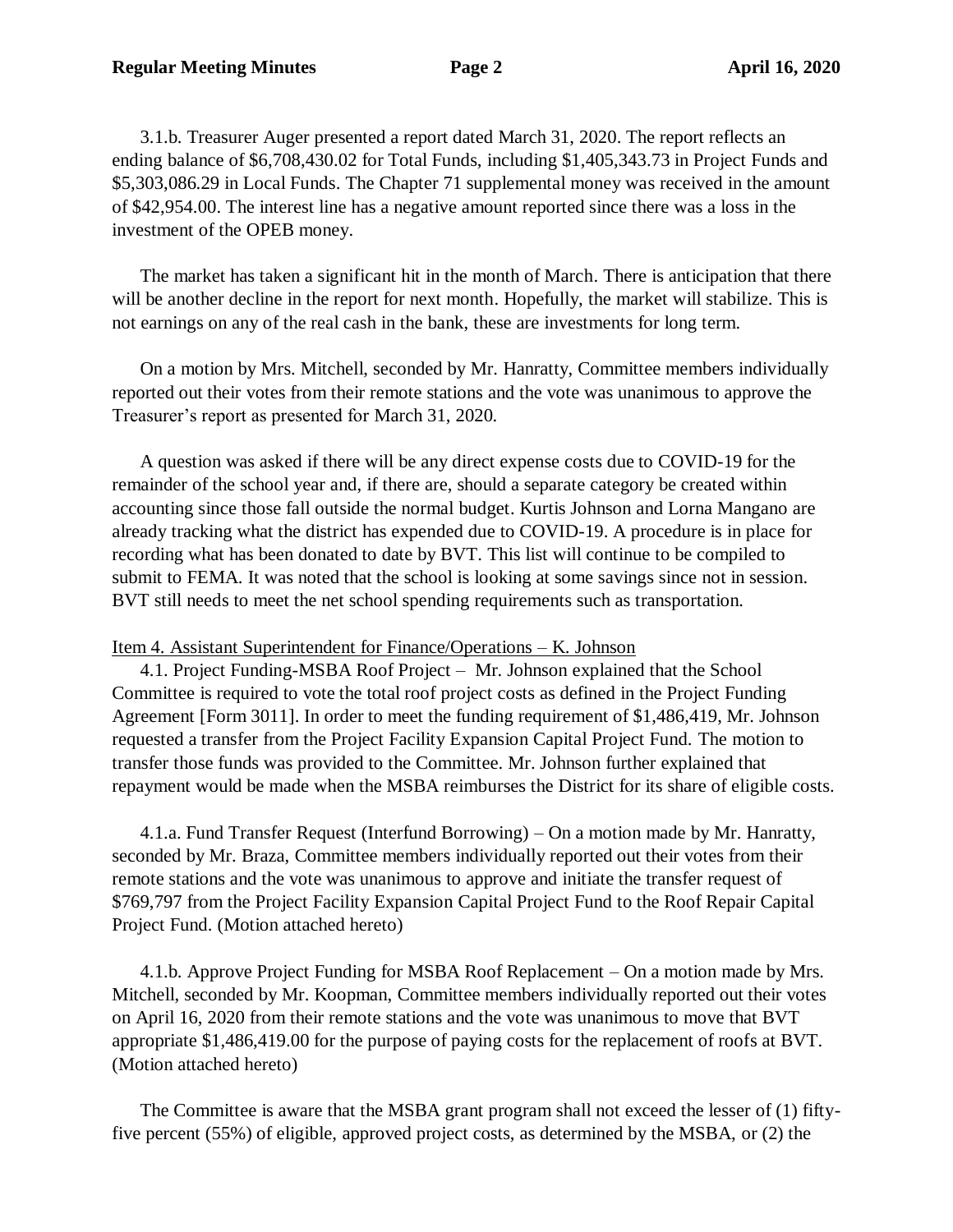total maximum grant amount determined by the MSBA, and that the amount of the appropriation authorized for the project pursuant to this vote shall be reduced by any grant amount set forth in the Project Funding Agreement that may be executed between the District and the MSBA.

 4.2. Memorandum of Understanding (MOU) Transportation Contract – The Committee is in receipt of a letter dated April 16, 2020 from Kurtis Johnson which provides information relative to the District's position on making payments to our bus contractor, Vendetti Motors, Inc., during the period of time where bus services have been halted due to superimposed events. The Commissioner of Education (DESE) and the Federal Office of Management and Budget (OMB), have encouraged Districts to make payments for transportation services. In addition to the fact that Vendetti continues to incur fixed costs relative to our current contract obligations, they also continue to pay their drivers for the daily regular routes to ensure availability to transport students when [and if] the school resumes daily instruction. The School Committee was asked to support a contract payment rate of 82.5 percent which acknowledges the removal of certain variable costs. Mr. Johnson explained that 100% of the contract payment would be made in FY20 to ensure cash flow to Vendetti, while the value of the reduced contract rate (for nontransport days) would be calculated and amortized over the contract term in FY21. The attached MOU will create a favorable impact to transportation expenses in FY21, when revenues are expected to be impacted by the COVID-19 event.

 On a motion made by Mrs. Mitchell, seconded by Mr. Finn, Committee members individually reported out their votes from their remote stations and the vote was unanimous to approve the Memorandum of Understanding between Blackstone Valley Vocational Regional School District and Vendetti Motors, Inc. through June 30, 2020.

## 4.3. Roof Contract Award

 4.3.a. Bid Award Summary – The School Committee is in receipt of seven (7) vendors who submitted bids for the MSBA/Roof Replacement. The bids closed on April 9, 2020. The bids were opened in a virtual public setting (using Zoom) and were reviewed for compliance. A variety of stakeholders were also present. All required bid forms were properly completed and signed. The Committee was made aware that the HVAC Field Bid opening was conducted on April 2, 2020 and that there were two bidders.

 4.3.b. Motion to Award Bid Contract – On a motion made by Mr. Intinarelli, seconded by Mr. Finn, Committee members individually reported out their votes from their remote stations and the vote was unanimous to accept the bid from Capeway Roofing Systems, Inc. with a total bid of \$823,900.00, inclusive of the base bid plus the HVAC Sub-Bid.

# Item 5. Budget – J. Mitchell

Mrs. Mitchell indicated that at this point many of the towns have suspended and postponed their Annual Town Hall meetings to a date yet to be determined. The Budget Subcommittee has been proactive in providing virtual presentations. Mrs. Mitchell communicated that they have not been able to be in front of the Town of Sutton but that a video was shared with all District towns and that the Town of Sutton appeared to be in full support of the presented budget.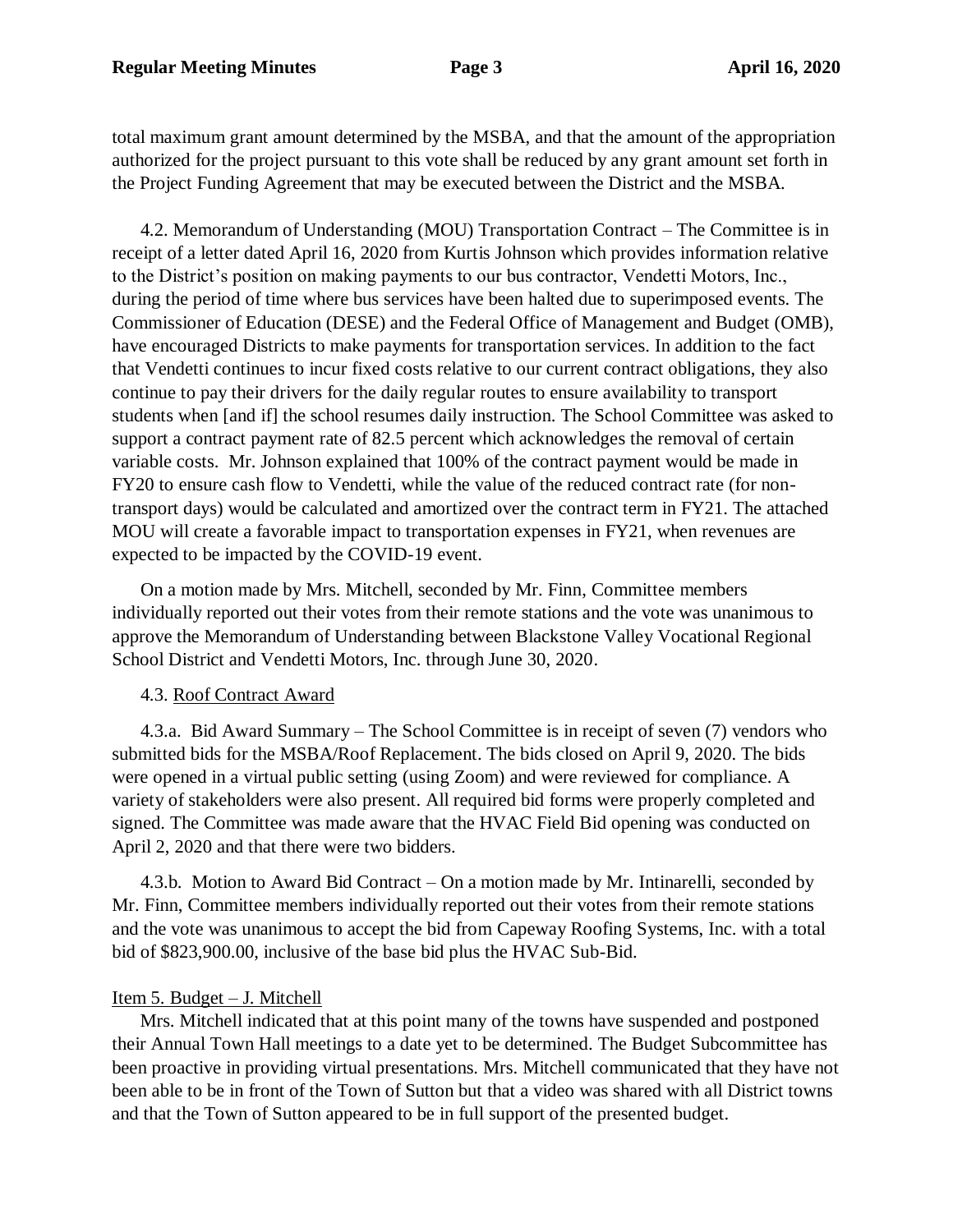5.1.a. Dr. Fitzpatrick presented to the Town of Douglas on March 10, 2020. There were questions asked and BVT has since supplied the Town of Douglas with detailed responses to those questions.

5.1.b. Mr. Bartlett and Dr. Fitzpatrick presented to the Town of Upton on March 11, 2020. As of this date the Town of Upton is looking to have a \$1.2 million-dollar (or greater) override for the Mendon-Upton schools. Surprisingly, and obviously with disappointment, the additional \$57,000 BVT is seeking is scheduled to be blended within the massive Mendon-Upton School System override question. If Upton residents vote yes for the proposed override, Upton's assessment within the Valley Tech budget would be approved.

5.1.c. Mr. Finn and Dr. Fitzpatrick presented to the Board of Selectmen in Millville on April 7, 2020 as part of a Zoom meeting. The first part of the presentation focused on the return on investment which BVT offers to the town. The presentation next covered the facts and figures that make BVT students so successful. A Zoom meeting is scheduled with the Millville Finance Committee on April 29, 2020. The reception from the Town of Millville appeared to be favorable.

5.1.d. Mr. Yitts and Dr. Fitzpatrick took part in a virtual Zoom meeting on April 8, 2020 in the Town of Grafton. There were several questions and one in particular was in regard to if the school will be looking to have a full-time grant writer. The Finance Committee saw value in having this position. The meeting went well, and it appeared they support the presented budget.

School Committee members are coordinating FY21 budget information from their home based member community. Mr. Hanratty reported that he has reached out to his home base of Millbury and is waiting to hear back from them.

## Item 6. Assistant Superintendent-Director's Report – A. Steele

6.1. Distance Learning Plan – Mr. Steele explained the BVT Distance Learning Plan. Since the last meeting, the School Committee approved time to have staff prepare for a Distance Learning Plan scenario. In-house training for this scenario was accomplished on Friday, March 13, 2020 and most schools within the Commonwealth were closed on or about March 16, 2020 for what was to be a two-week shutdown through March 27, 2020. This shutdown timeframe was then extended until May 4, 2020. BVT worked hard to create a Distance Learning Plan which was launched ahead of schedule on April 6, 2020. This has been going very smoothly. The school is getting positive feedback from parents, students, and faculty that Distance Learning is working well. There is a page on the BVT website providing detailed information about Valley Tech's Distance Learning Plan. Many staff members have stepped up to make this possible.

6.1.a. Assistant Superintendent-Director/Principal, Anthony Steele, explained that since the students are taking part in Distance Learning, it is in their best interest to continue working through April vacation to maintain continuity and not have an unnecessary break when the Distant Learning is gaining momentum for the students. The Teachers Association and school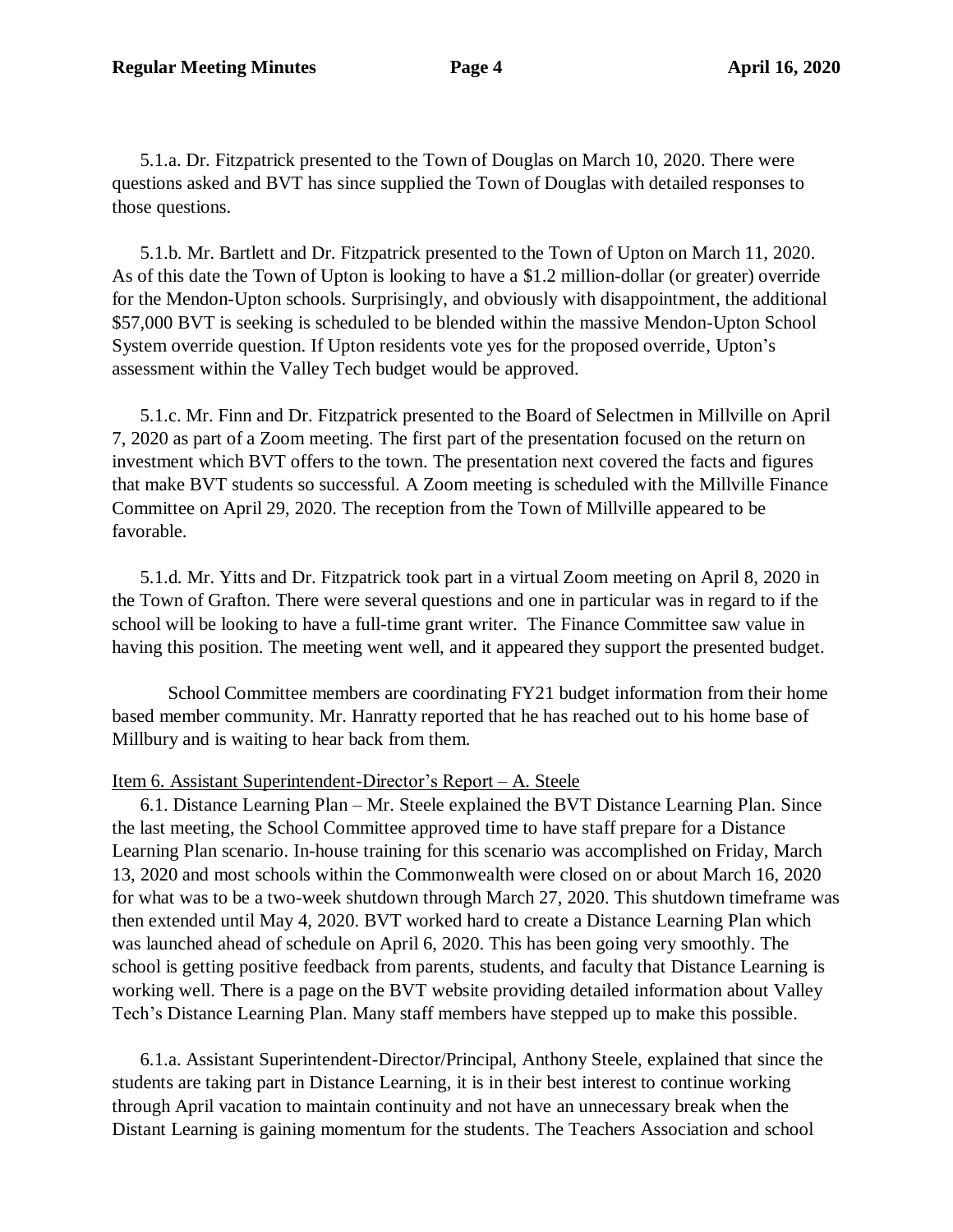Administration also share in this favorable rationale for working through April vacation. BVT is currently collaborating with some of the licensing agencies regarding their flexibility in counting attainment of competency needed for hours earned within shop classes.

 On a motion made by Mr. Intinarelli, seconded by Mr. Hanratty, Committee members individually reported out their votes from their remote stations and the vote was unanimous to amend the school calendar to allow continued work through the planned vacation week scheduled for Tuesday, April 21, 2020 through Friday, April 24, 2020 (with the understanding that the current school year end date would be amended from June 22, 2020 to June 16, 2020).

## Item 7. Policy Subcommittee Report – C. Hanratty

Mr. Hanratty informed the School Committee that the Policy Subcommittee had met several times and proposed the revised policies as presented. The members were in receipt of the policies with tracked changes noted in red. All of the changes are regulatory edits to bring the school into alignment with things which have changed at the federal level. These were also recommendations from auditors. The Title I regulations have changed and those needed to be updated. There was clarification on how students are classified within Title I.

# 7.1. Revised Policies

- a. Student Activity Accounts JFF
- b. Organization of Instruction IE
- c. Support Services Programs IGB
- d. Compensatory Education (Title I) IHBD

On a motion made by Mr. Hanratty, seconded by Mr. Bartlett, Committee members individually reported out their votes from their remote stations and the vote was unanimous to accept the revised policies for Student Activity Accounts, Organization of Instruction, Support Services Programs and Compensatory Education (Title I) as presented.

# Item 8. Student-Director's Report – M. Fitzpatrick

8.1. COVID-19 – Currently, BVT is working to manufacture face shields with the school's 3- D printers. This has been part of a coordinated effort by many. The school has been able to make and distribute over 100 face shields. BVT supplied the Milford Hospital with multiple cleaning and medical supplies. Members of the BVT School District prepared and packed gloves, wipes, masks, disposable cover-ups, goggles, and face shields. It was decided that since these items were not currently needed at the school, they would be better served at Milford Hospital.

## 8.2. Notifications of Retirement

a. Michele Boucher – Teacher Assistant: BVT is in receipt of a letter dated March 11, 2020 from Michele Boucher regarding her retirement effective the last day of the school year 2020.

b. Walter Ramsey – IT Instructor: BVT is in receipt of a letter dated April 8, 2020 from Walter Ramsey regarding his retirement effective the last day of the school year 2020.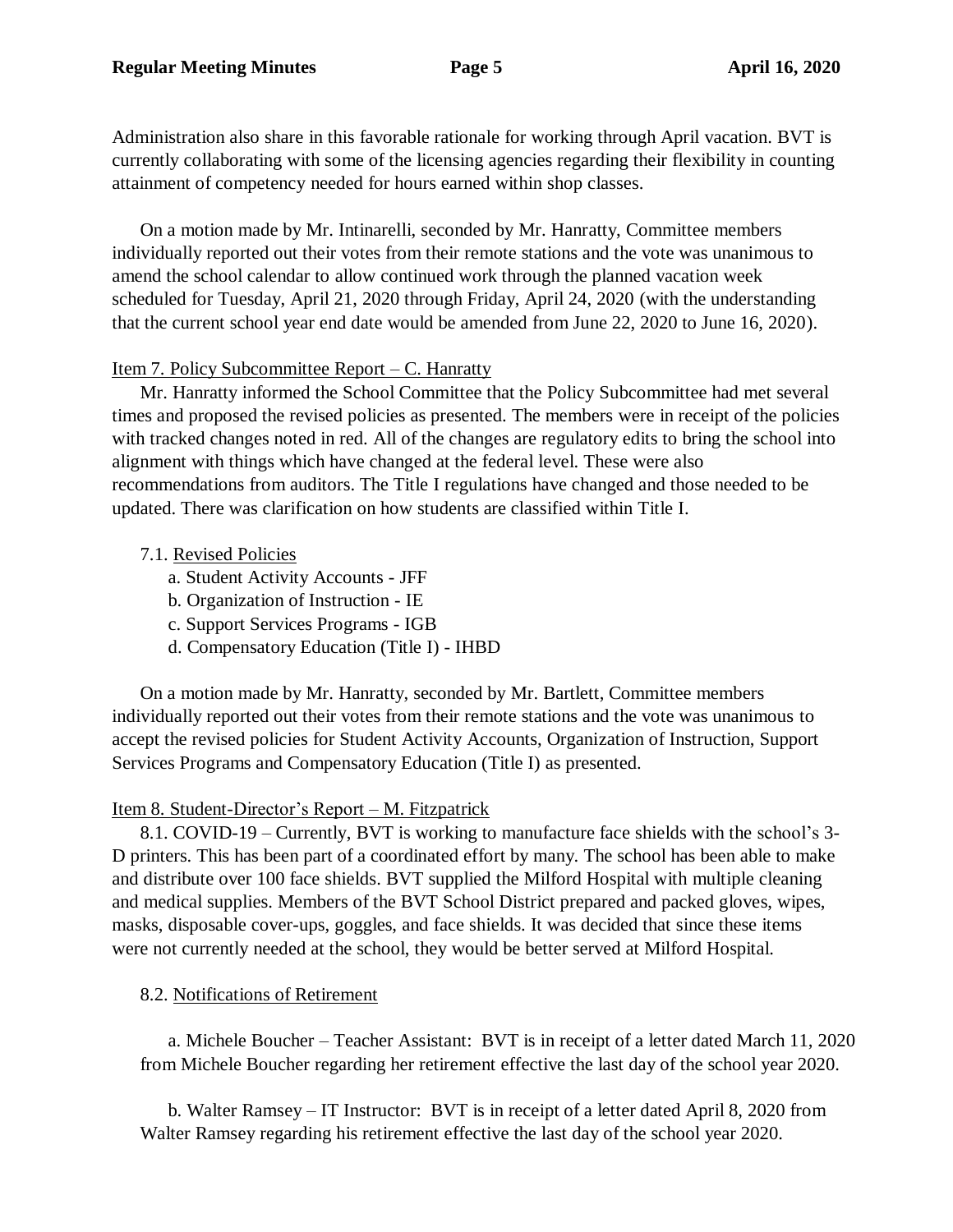c. Kyle Polselli – Career Enrichment Teacher: BVT is in receipt of a letter dated March 6, 2020 (received by H.R. on 4/14/20) from Kyle Polselli regarding his resignation effective the last day of the school year 2020.

# Item 9. New Business

 9.1. School Lunch Price Increase – School Committee members were informed that the last time school lunches were increased was two years ago. It is a federal regulation that there is a strict calculation which must be followed. Results of the required calculation showed the need for a 15¢ increase (setting the new cost for school lunches to \$3.15). This will not affect the price of lunches for students that qualify for free or reduced lunches. The student handbook will be updated in accordance with the vote.

 On a motion made by Mr. Hanratty, seconded by Mr. Bartlett, Committee members individually reported out their votes from their remote stations and the vote was unanimous to increase the cost for school lunches to \$3.15 (an increase of 15¢) as required under Section 205 of the Health Hunger-Free Kids Act of 2010 (Public Law 111-296).

# Item 10. Items for the Good of the Committee

The monthly compilation of news clippings and correspondence was made available for the School Committee's review.

Item 11. Next Regularly Scheduled School Committee Meeting – J. Hall

The next regularly scheduled meeting will be held on May 21, 2020 at 6:00 p.m. in the Three Seasons Restaurant.

# Item 12. Meeting Closure

12.1. The meeting was declared closed by the Chair at 8:04 p.m.

12.2. On a motion by Mr. Broderick seconded by Mr. Finn it was voted to adjourn at 8:04 p.m.

# **Listing of Materials Used in the Meeting:**

- Item 2. Minutes of Regular Meeting of March 5, 2020
- Item 3.1.a. Treasurer's Report February 29, 2020
- Item 3.1.b. Treasurer's Report March 31, 2020
- Item 4.1.a. Fund Transfer Request for Roof Repair
- Item 4.1.b. Approve Project Funding for MSBA Roof Replacement
- Item 4.2. Introductory Letter & MOU (School Transportation)
- Item 4.3.a. MSBA Roof/Replacement Bid Summary
- Item 4.3.b. Motion Award Construction Contract for Roof Repair
- Item 6.1. Distant Learning Plan
- Item 6.1.a. Proposed Amendment to April Vacation
- Item 7.1. Revised Policies
- Item 7.1.a. Student Activity Accounts
- Item 7.1.b. Organization of Instruction
- Item 7.1.c. Support Services Program